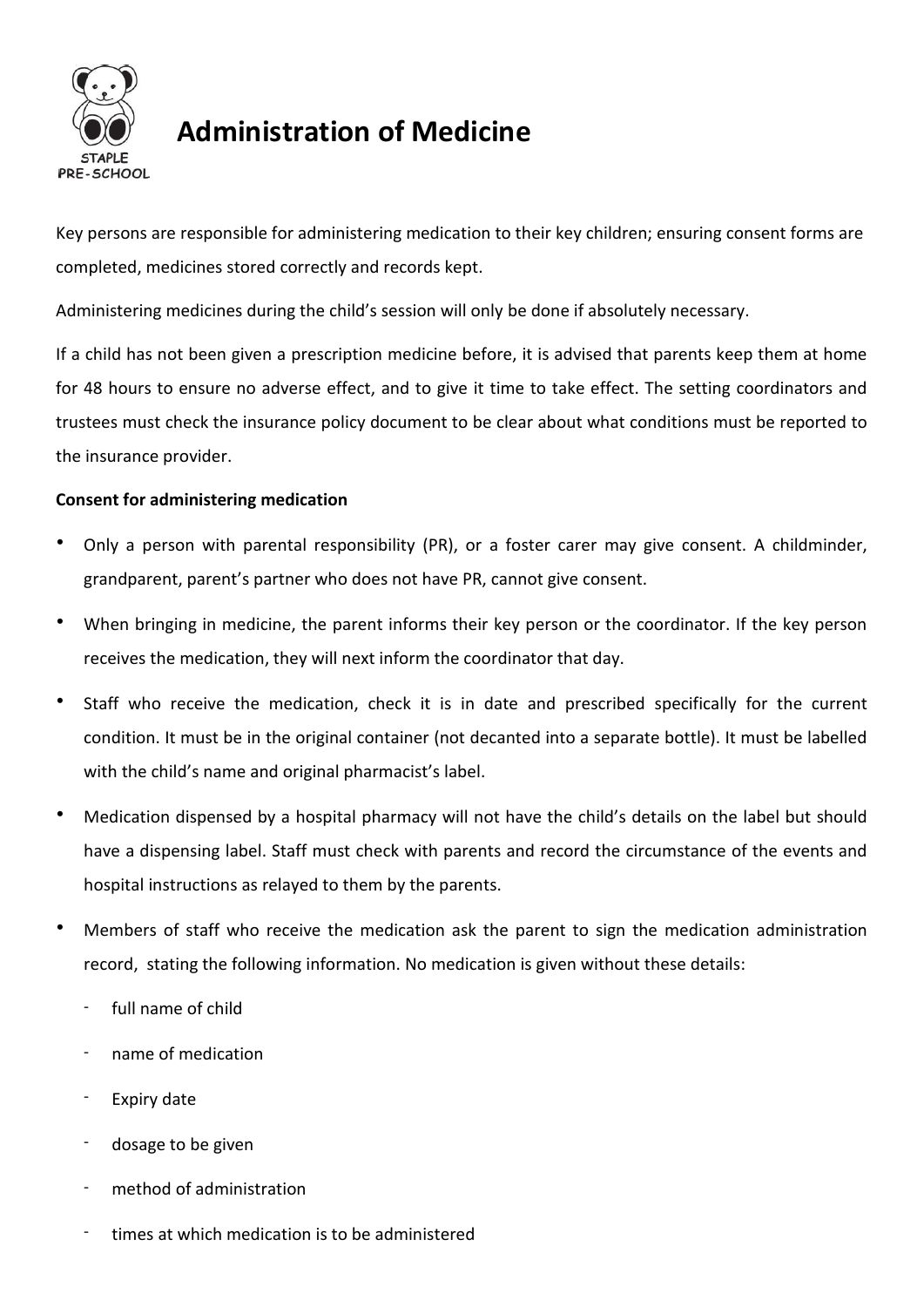- circumstances in which medication is to be administered (if for emergency use)
- signature and printed name of parent and date

#### **Storage of medicines**

All medicines are stored safely. Refrigerated medication is stored separately in the fridge.

- The key person/buddy/coordinator is responsible for ensuring medicine is handed back at the end of the day to the parent.
- For some conditions, medication for an individual child may be kept at the setting. 04.2a Healthcare plan form must be completed. Key persons check that it is in date and return any out-of-date medication to the parent.
- Parents do not access where medication is stored, to reduce the possibility of a mix-up with medication for another child, or staff not knowing there has been a change.

## **Record of administering medicines**

A record of medicines administered is kept in a tray in the front desk during session times.

Once a dose is administered, the record is signed by key person/setting coordinator.

A witness signs the medicine record book to verify that they have witnessed medication being given correctly according to the procedures here.

- No child may self-administer. If children are capable of understanding when they need medication, e.g. for asthma, they are encouraged to tell their key person what they need. This does not replace staff vigilance in knowing and responding.
- The medication records are monitored to look at the frequency of medication being given. For example, a high incidence of antibiotics being prescribed for a number of children at similar times may indicate a need for better infection control.

#### **Children with long term medical conditions requiring ongoing medication**

- Risk assessment is carried out for children that require ongoing medication. This is the responsibility of the setting coordinators and key person. Other medical or social care personnel may be involved in the risk assessment.
- Parents contribute to risk assessment. They are shown around the setting (currently outdoors only due to Covid-19 protocols, unless specific arrangements are required in individual cases), understand routines and activities and discuss any risk factor for their child.